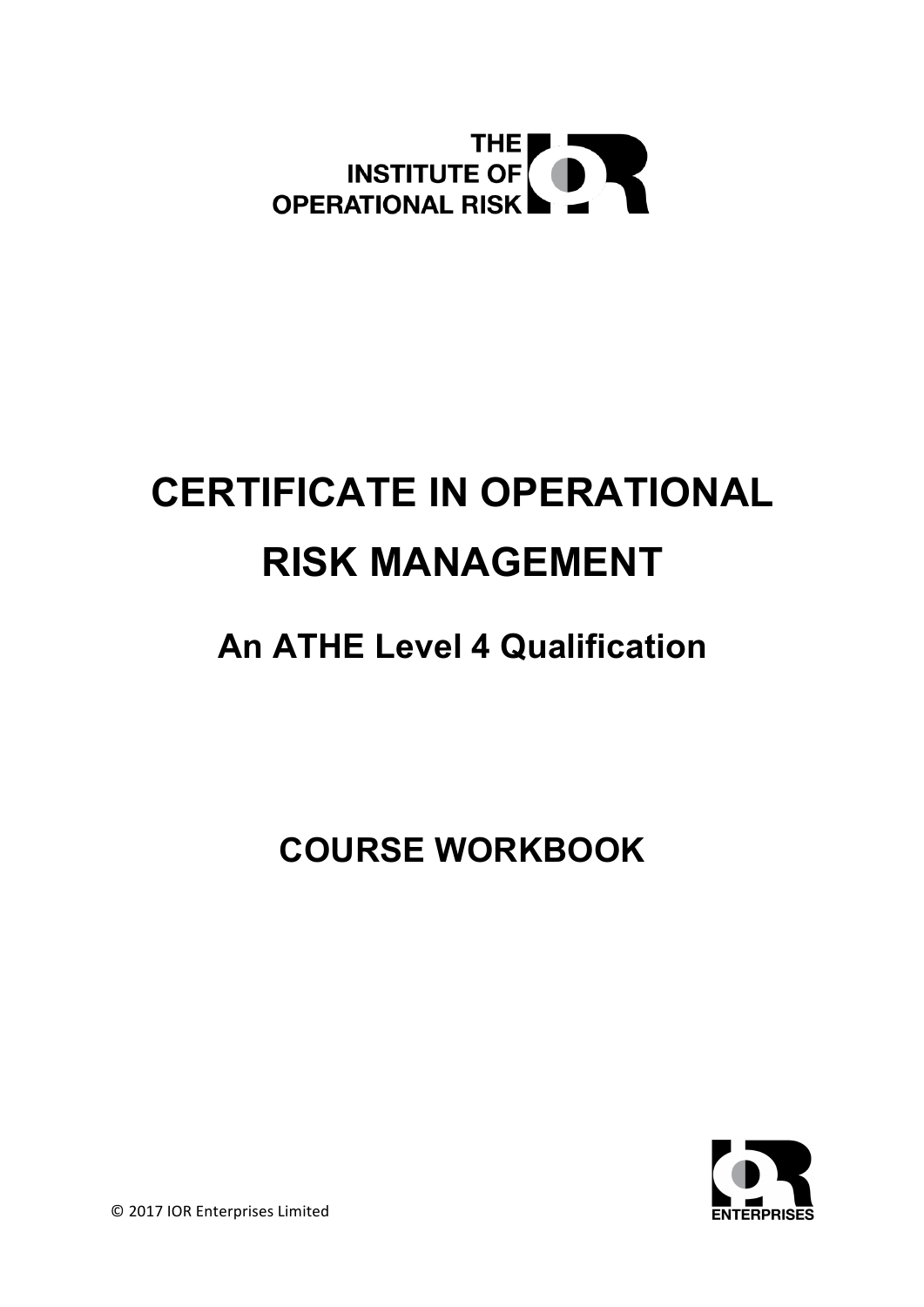# **CONDITIONS**

The content of this document is the property of IOR Enterprises Limited. It is made available on the understanding that no part of it shall be modified, copied, stored in a retrieval system, or transmitted in any form, by any means or supplied to a third party without prior written consent of IOR Enterprises Limited.

Care and attention has been taken in the preparation of this document but IOR Enterprises Limited shall not accept any responsibility for any errors or omissions herein. Any advice given or statements or recommendations made shall not in any circumstances constitute or be deemed to constitute a warranty by IOR Enterprises Limited as to the accuracy of such advice, statements or recommendations. IOR Enterprises Limited shall not be liable for any loss, expense, damage or claim arising out of the advice given or not given or statements made or omitted to be made in connection with this document.

IOR Enterprises Limited recognises copyright, trademarks, registrations and intellectual property rights of certain third parties whose work is included or may be referred to in this document.

The content of this document does not constitute a contractual agreement with IOR Enterprises Limited*.* IOR Enterprises Limited accepts no obligations associated with this document except as expressly agreed in writing. The information contained in this document is subject to change. All rights reserved.

No part of this publication may be reproduced, stored in a retrieval system, or transmitted, in any form or by any means, electronic, mechanical, photocopying, recording or otherwise without the prior permission of the copyright owner.

Warning: Any unauthorised act in relation to all or any part of the material in this publication may result in both a civil claim for damages and criminal prosecution.

© 2017 IOR Enterprises Limited

### **About the Certificate in Operational Risk Management**

The ATHE Level 4 Certificate in Operational Risk Management is an Ofqual regulated, professional qualification. The qualification is designed for students who have completed secondary education. Relevant work experience would be useful, but is not essential. The qualification is intended to provide students with an introduction to operational risk management, the tools used in the process, and how operational risk management fits into the wider risk management activities of the typical firm. The Certificate has been developed by the Institute of Operational Risk in collaboration with ATHE (an

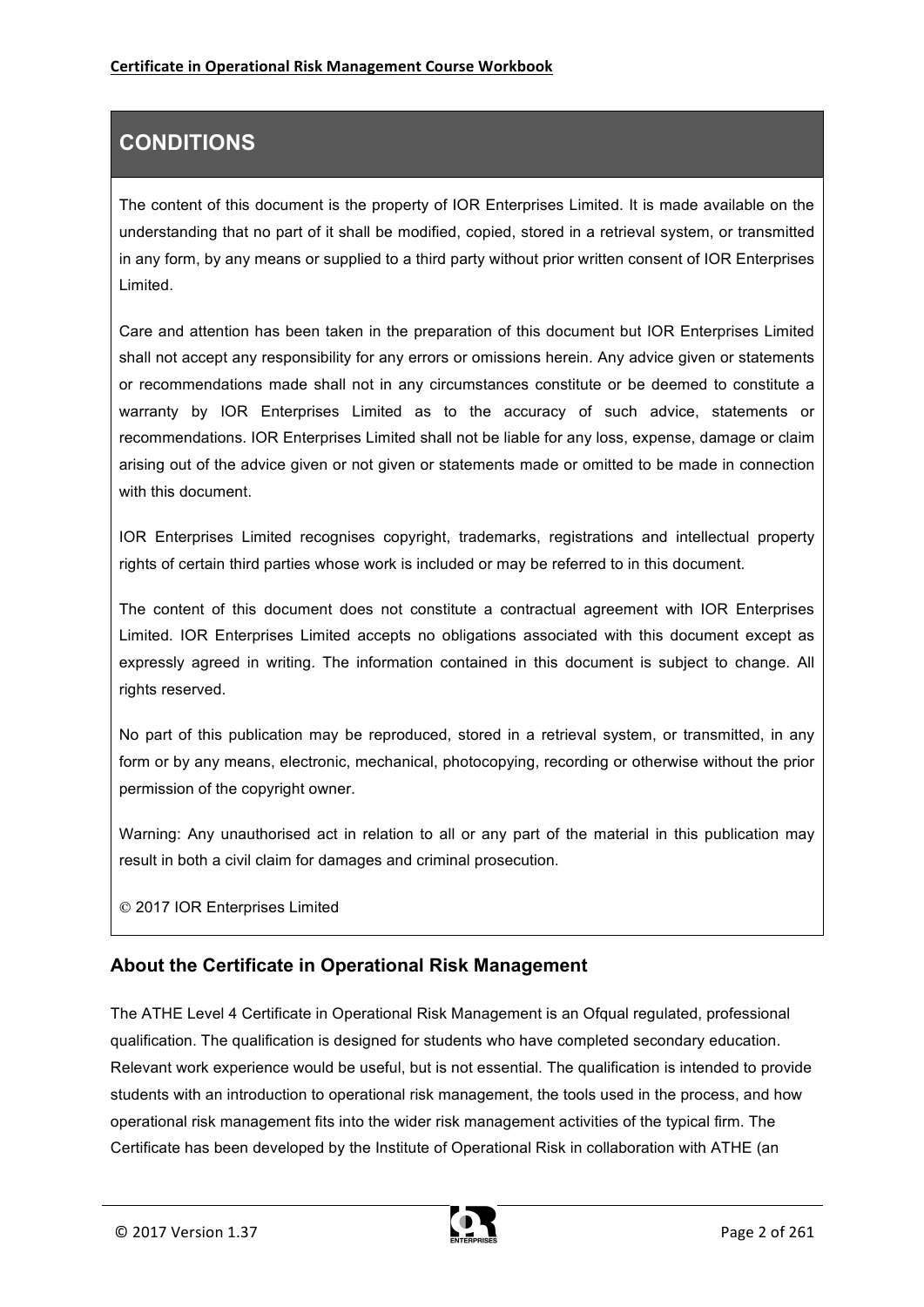awarding organisation regulated by Ofqual) as a core component of its mission to develop the discipline of operational risk management.

The Certificate is assessed as Qualification Credit Framework (QCF) Level 4, equivalent to European Qualification Framework (EQF) Level 5.

### **About the Institute of Operational Risk**

The Institute of Operational Risk (IOR) is an association of operational risk professionals focused on the development of the practice of operational risk management through the ongoing development of its members and by engaging with industry participants to shape industry in the area of operational risk management. More information is available at www.ior-institute.org or email Education@iorinstitute.org for general enquiries.

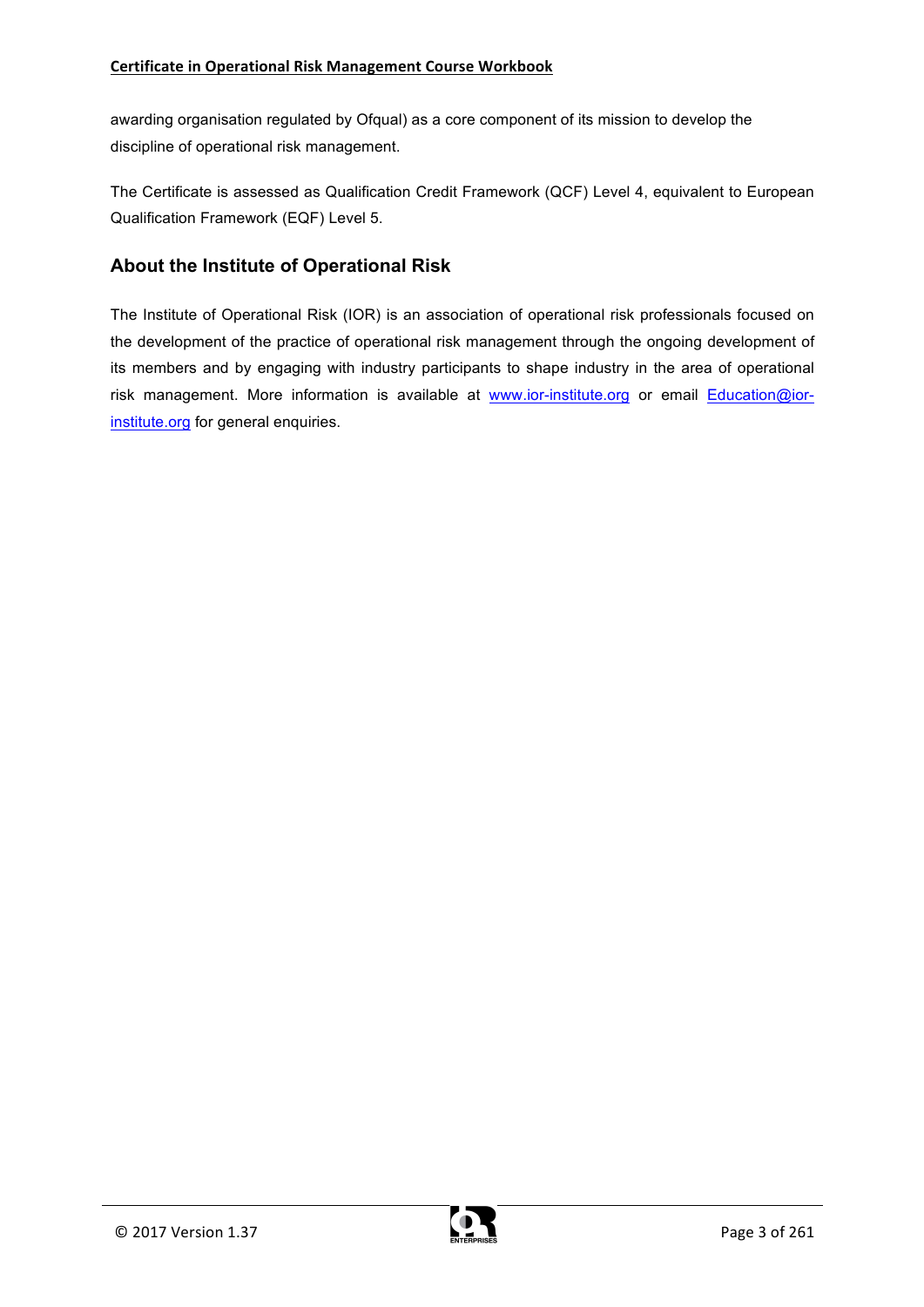### **About IOR Enterprises Limited**

IOR Enterprises Limited is a wholly owned subsidiary of the Institute of Operational Risk, focused on the delivery of various commercial initiatives on behalf of the IOR and its members.

#### *IOR Enterprises Limited*

2 Old College Court, 29 Priory Street, Ware, Hertfordshire, SG12 0DE UNITED KINGDOM

Registered in England and Wales under Company Registration Number 09954828

© 2017 IOR Enterprises Limited

Published in the United Kingdom by IOR Enterprises Limited.

Certificate in Operational Risk Management Course Workbook (Online) ISBN 978-0-9935943-0-4

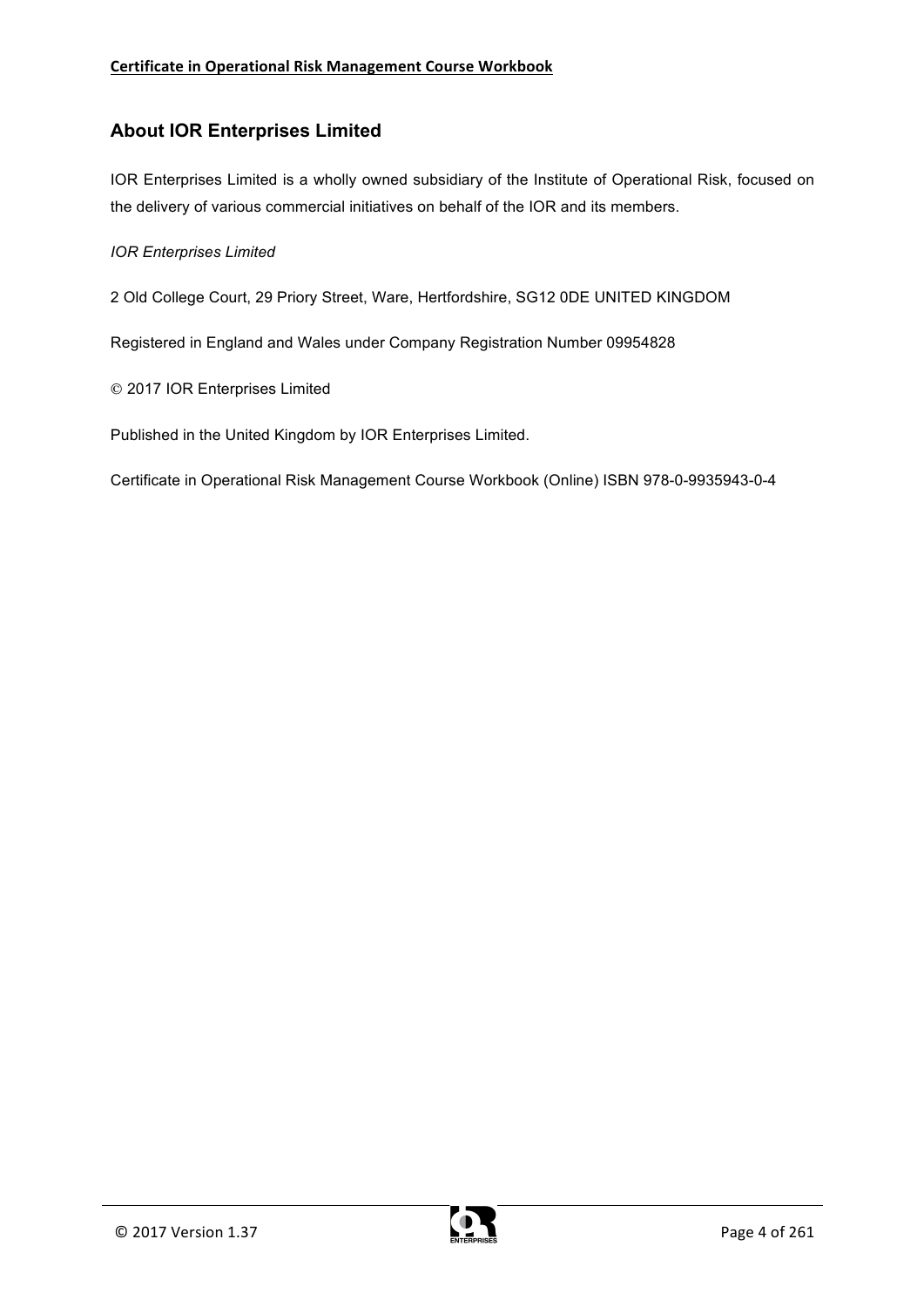# **Table of Contents**

| Chapter 5: Operational Risk Tools - Risk and Control Self -Assessment 101             |
|---------------------------------------------------------------------------------------|
| Chapter 6: Operational Risk Tools - Operational Risk Indicators 134                   |
|                                                                                       |
|                                                                                       |
|                                                                                       |
|                                                                                       |
|                                                                                       |
| Appendix 3: Certificate in Operational Risk Management - Exam Questions - Example249  |
| Appendix 3: Certificate in Operational Risk Management - Exam Questions - Example 249 |

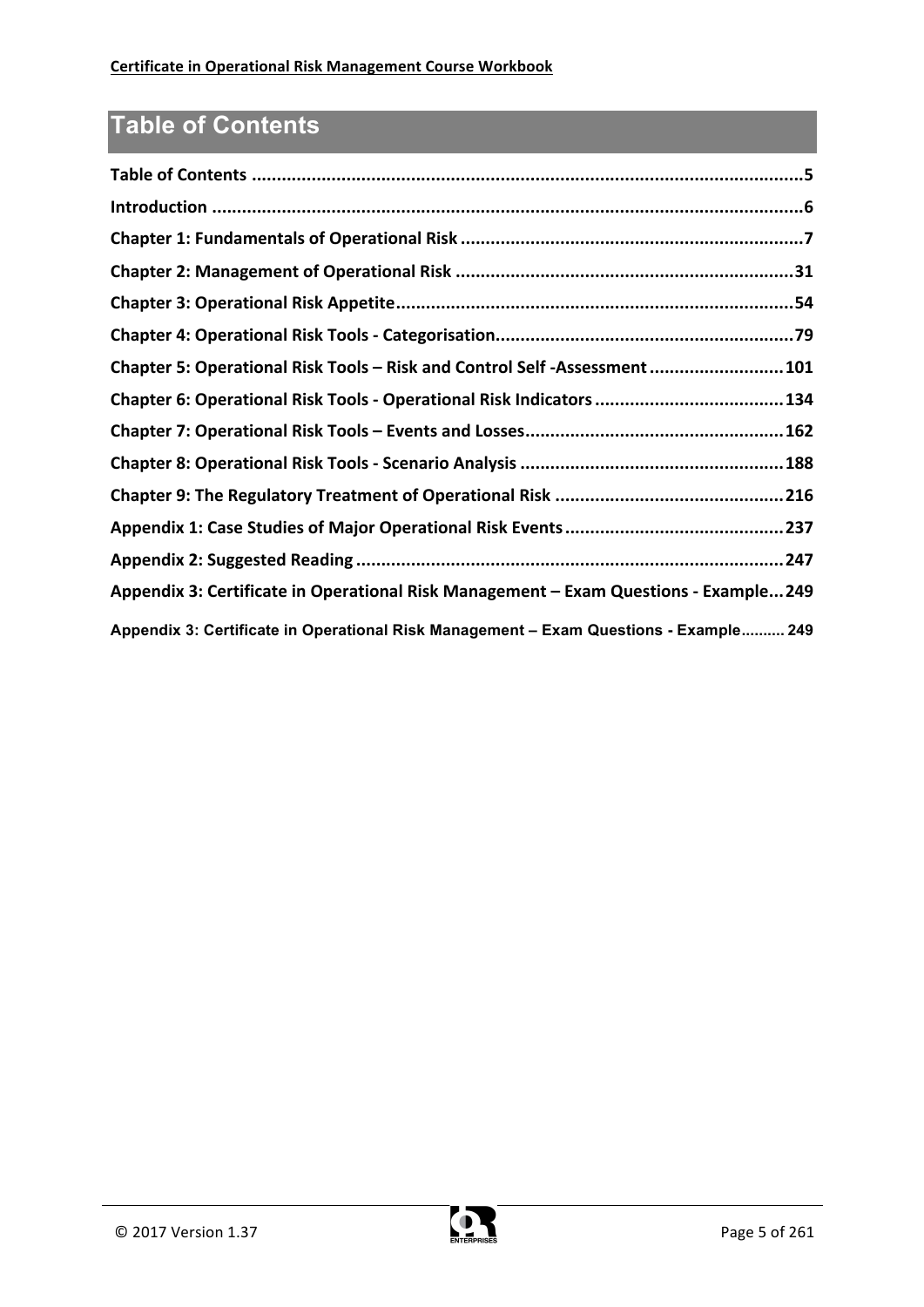## **Introduction**

This Course Workbook has been designed specifically for the Certificate in Operational Risk Management. The content of the Workbook has been structured in accordance with the approved syllabus of the Certificate and, as such, provides a sound foundation across all core operational risk management practices.

The Workbook is structured so that each chapter of the Workbook draws upon the preceding chapter(s) and it is thus recommended that study be undertaken in sequential chapters. References to other texts and reference material are included throughout the Workbook and students are strongly advised to make use of such further material to increase their knowledge and understanding of the subject matter. A suggested list of reading for those who wish to extend their knowledge is given at the end of the Workbook. Certain of the reference materials are available to students for download from the IOR's website, while other texts can be obtained commercially or from various public libraries or online forums.

Each chapter of the Workbook ends with a set of Key Learning Points on the topics covered in that chapter. Students are strongly advised to work through these, without making reference back to the chapter content, in order to test their knowledge and proficiency in the content of that section.

As a final check for students, a sample examination is provided at the end of the Workbook. Again, for this to have maximum benefit, students should complete it without reference to the Workbook content.

Students using the Workbook are advised to check if relevant permissions are in place to be able to access company documentation required to complete the Workplace Reflection exercises listed within the individual chapters of the Workbook. Restrictions may be in place for material deemed sensitive to safeguard company confidentiality. Additional reference material suggested to students, i.e., journal articles, may also only be accessible by paid subscription.

The Certificate has been designed to apply to operational risk management practitioners from all industry sectors. However, as much of the regulatory leadership on the topic of operational risk management has come from the financial services sector, there is a natural bias towards addressing the topic from a financial services perspective. The student should, however, be able to apply the concepts equally, irrespective of industry sector.

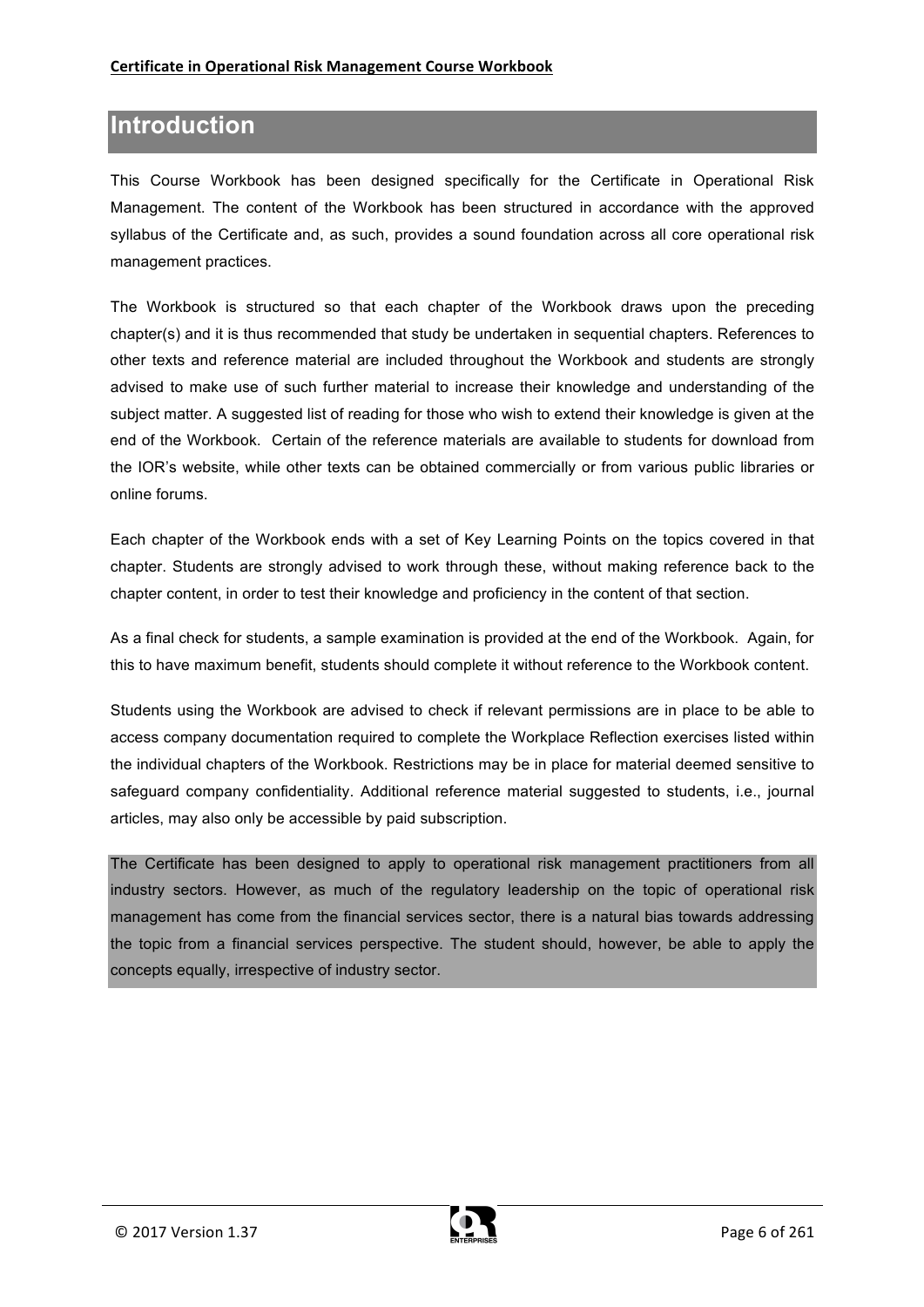## **Chapter 1: Fundamentals of Operational Risk**

#### **Learning outcomes and assessment criteria**

- **1.** *Understand* the fundamentals of operational risk management.
- 1.1 *Examine* the definition of operational risk.
- 1.2 *Identify* the common risk types.
- 1.3 *Explain* the relationship between operational risk and other risk types.
- 1.4 *Explain* the different manifestations of operational risk within a firm.
- 1.5 *Explain* the relationship between cause, event and impact.
- 1.6 *Examine* the key components of the operational risk framework and governance structures.

### **Key themes**

The key themes of this chapter are as follows:

- The definition of operational risk, including where operational risk fits in relation to other risk types, as well as the resultant boundary issues.
- The key components of an operational risk management framework and supporting governance structures, including an introduction to:
	- o The basic operational risk management process.
	- o Operational risk governance.
	- o Risk and control self-assessments.
	- o Key risk indicators.
	- o Loss event management and recording.
	- o Scenario analysis.
	- o Operational risk modelling.
	- o Operational risk reporting.
- Future developments.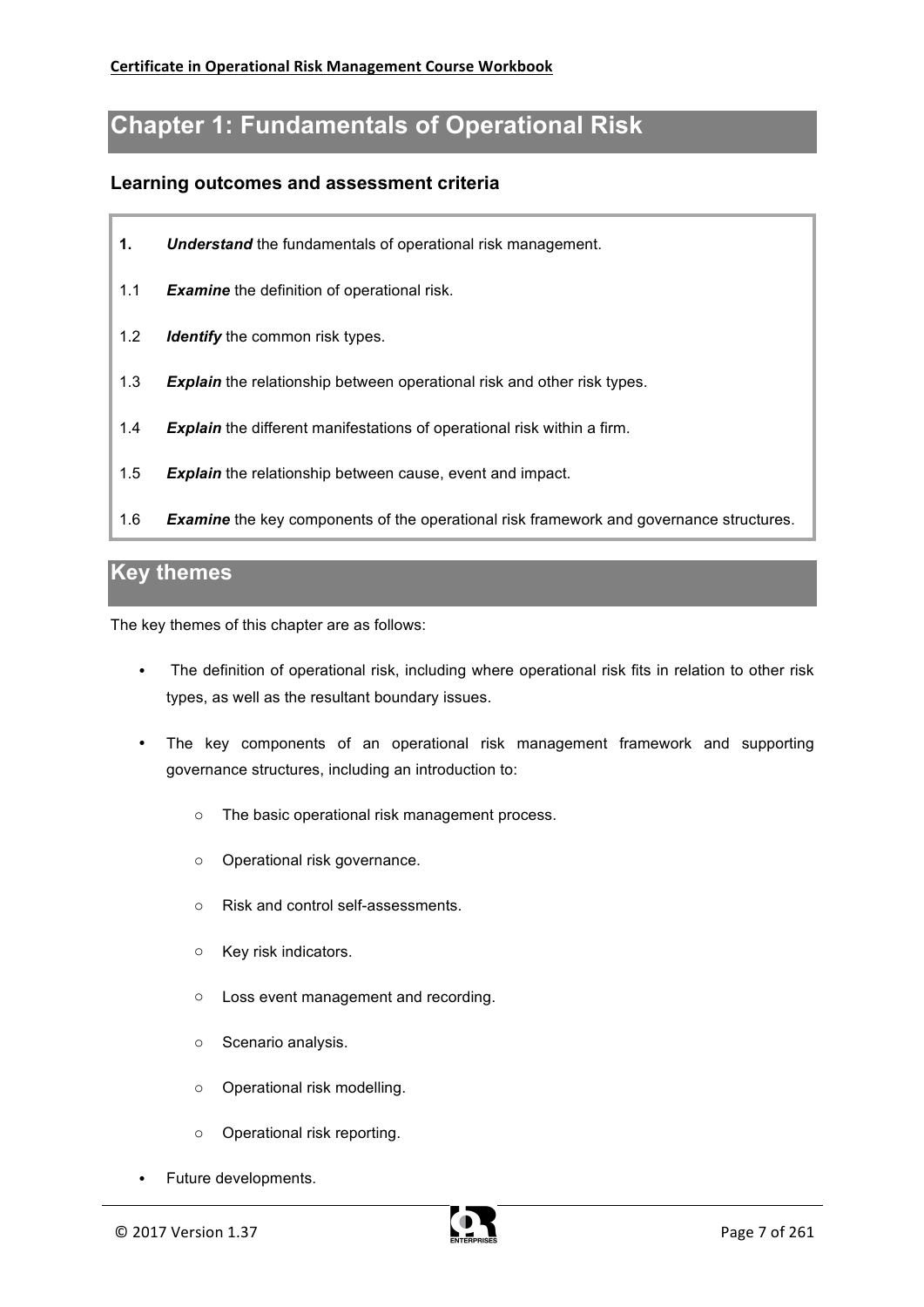### **Introduction to Chapter 1**

Operational risk exists wherever there are operational processes and systems, automated or manual, complicated or simple. Any form of organised human endeavour or activity with intrinsic value may give rise to potential operational risk. However, it is only in the last few decades that operational risk management has been recognised as a discrete risk type, and it remains a very young discipline.

The emergence of the term operational risk as a discrete risk type started with the International Convergence of Capital Measurement and Capital Standards: A Revised Framework, more commonly known as Basel II, in the late 1990s (see Chapter 9, The Regulatory Treatment of Operational Risk). While primarily intended for internationally active banks, the operational risk management concepts set out in Basel II have since been incorporated into equivalent regulatory guidance and rules for the insurance sector and other areas of financial services including asset management and pension funds.

Today, most financial organisations have integrated management of operational risks within their business activities, which may be supported by centralised operational risk management function.

While operational risk emerged as a discrete risk type within financial services, the concepts of operational risk have been developed and practiced extensively within non-financial services firms. For many years non-financial services firms have invested significantly in managing their operational risks in areas such as health & safety practices, disaster management, preventing harm to customers due to product consumption, anti-corruption practices etc. Financial services firms are also realising the business benefits of managing operational risks and commercial drivers for sound operational risk management practices are now as important as regulatory drivers.

Today, given these drivers, the discipline of operational risk is maturing rapidly and many different systems, processes and management tools have been developed to support the management of operational risk. Nevertheless, the discipline still relies on some key fundamentals that all professionals involved with the management of operational risk need to know, and it is these fundamentals which are the focus of this chapter.

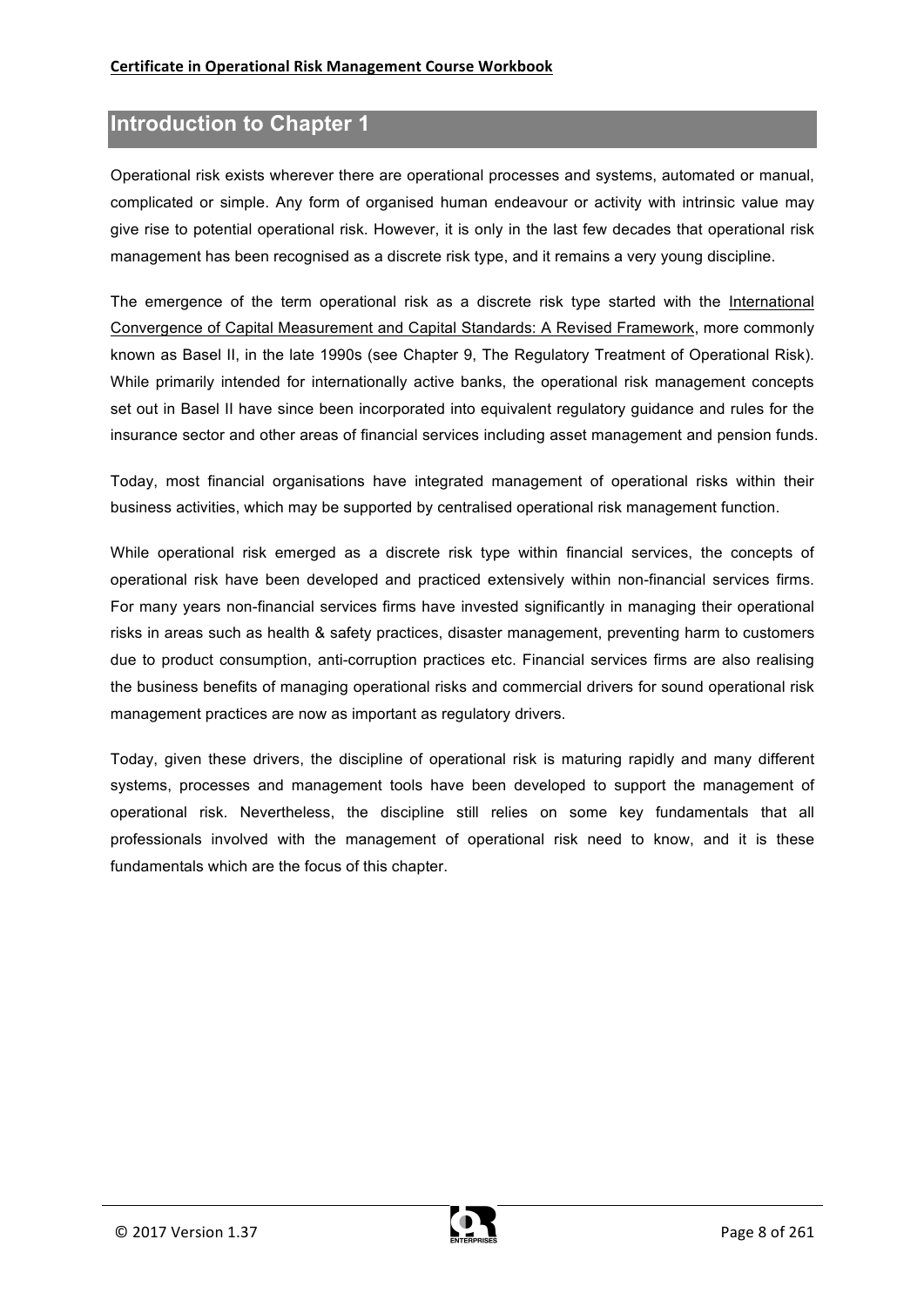### **1.1 Examine the definition of operational risk**

One of the commonly used definitions of operational risk within banking was published as part of Basel II, which defines operational risk as the 'risk of loss resulting from inadequate or failed internal processes, people and systems or from external events'.

This definition includes legal risk, but excludes strategic and reputation risk. Basel II explicitly frames legal risk as including (but not limited to) exposure to fines, penalties, or punitive damages resulting from supervisory actions, as well as private settlements. The definition, with slight variations, is now widely adopted across financial services firms, and we use it as our definition in this Workbook.

This definition is causal by nature; that is, it focuses on the risks arising from four primary causal factors - processes, people, systems and factors or events external to the firm. The table below highlights examples of operational risk for each causal factor covered by the definition.

| <b>Causal Factors</b> | <b>Examples</b>                                                                                                                 |
|-----------------------|---------------------------------------------------------------------------------------------------------------------------------|
| Processes             | New account opening documentation is sent to incorrect addresses of<br>$\bullet$<br>customers due to poorly designed processes. |
|                       | Firm issues financial products to criminals/terrorists due to inadequate<br>$\bullet$<br>checks during the sales process.       |
|                       | Call centre staff provides incorrect advice to customers due to<br>incorrect product documentation provided to them.            |
| People                | Employees misuse customer assets for personal gain.<br>$\bullet$                                                                |
|                       | Discrimination of employees during the hiring process.                                                                          |
|                       | Senior managers commit financial statement fraud.                                                                               |
| Systems               | Disruption to IT Systems due to defects in software.                                                                            |
|                       | Disruption to IT Systems due to attack by hackers.                                                                              |
|                       | Incorrect premium payments collected from customers due to error in<br>software programme.                                      |
| External              | Damage to physical assets due to a natural disaster.                                                                            |
|                       | Disruption to business operations due to rapid spread of a dangerous                                                            |

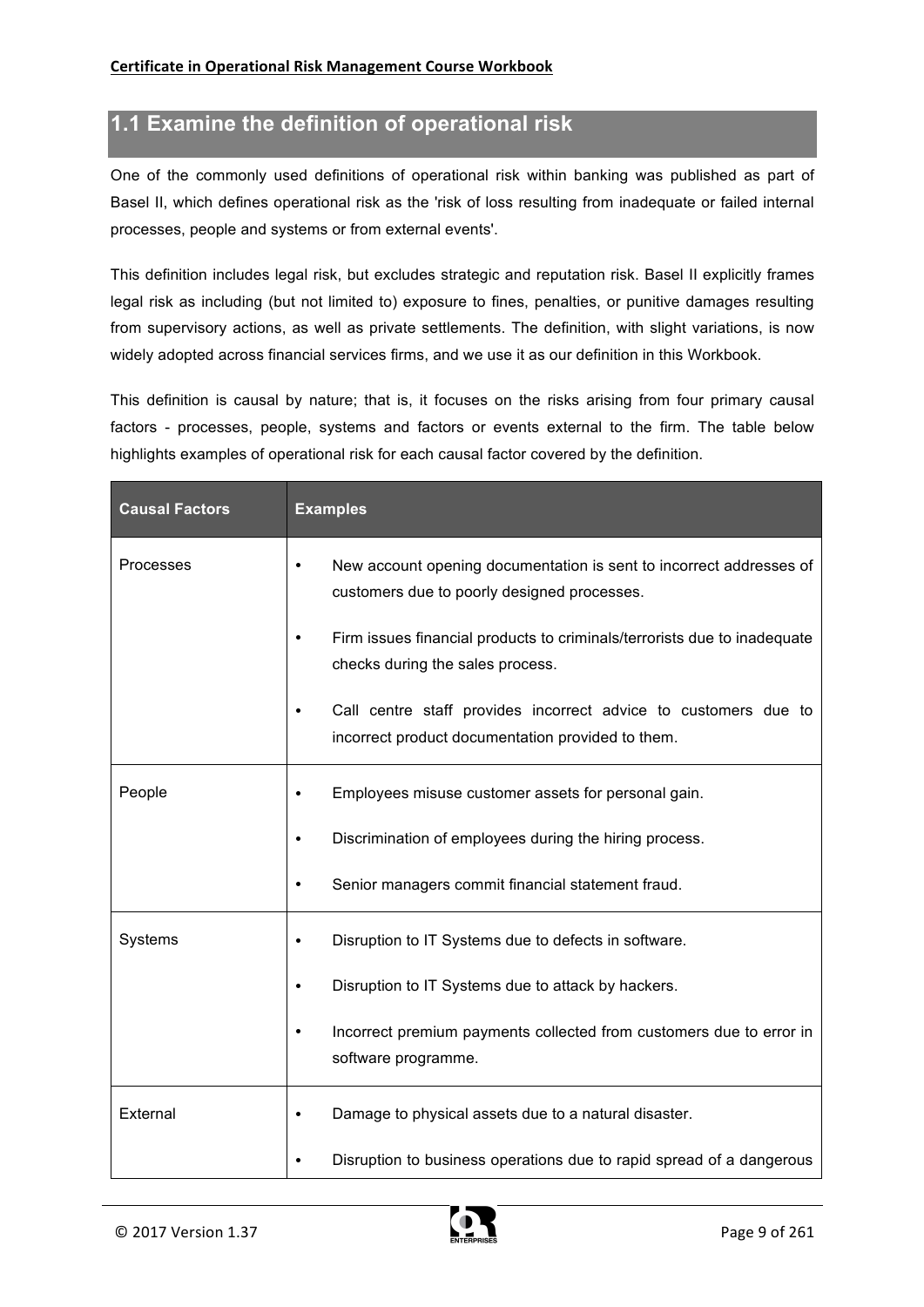| <b>Causal Factors</b> | <b>Examples</b>                                                                    |
|-----------------------|------------------------------------------------------------------------------------|
|                       | epidemic or near-pandemic.<br>Damage to physical assets due to a terrorist strike. |

#### **Workplace reflection**

Find out what definition is used for operational risk within your firm. Check how widely known and understood the definition is and whether any alternative definitions are used in the firm.

To expand this further the Basel II regulatory framework referred to earlier divided operational risk into seven risk event types:

- Internal Fraud misappropriation of assets, tax evasion, intentional mismarking of positions, bribery.
- External Fraud theft of information, hacking damage, third-party theft and forgery.
- Employment Practices and Workplace Safety discrimination, workers' compensation, employee health and safety.
- Clients, Products, and Business Practice market manipulation, antitrust, improper trade, product defects, fiduciary breaches, account churning.
- Damage to Physical Assets natural disasters, terrorism, vandalism.
- Business Disruption and Systems Failures utility disruptions, software failures, hardware failures.
- Execution, Delivery, and Process Management data entry errors, accounting errors, failed mandatory reporting, negligent loss of client assets.

One common way to classify operational risk is to consider expected vs. unexpected risks. Some operational risks may be expected because of their being inherently associated with the internal or external environment of the firm and hence may occur frequently. Examples of such risks may include:-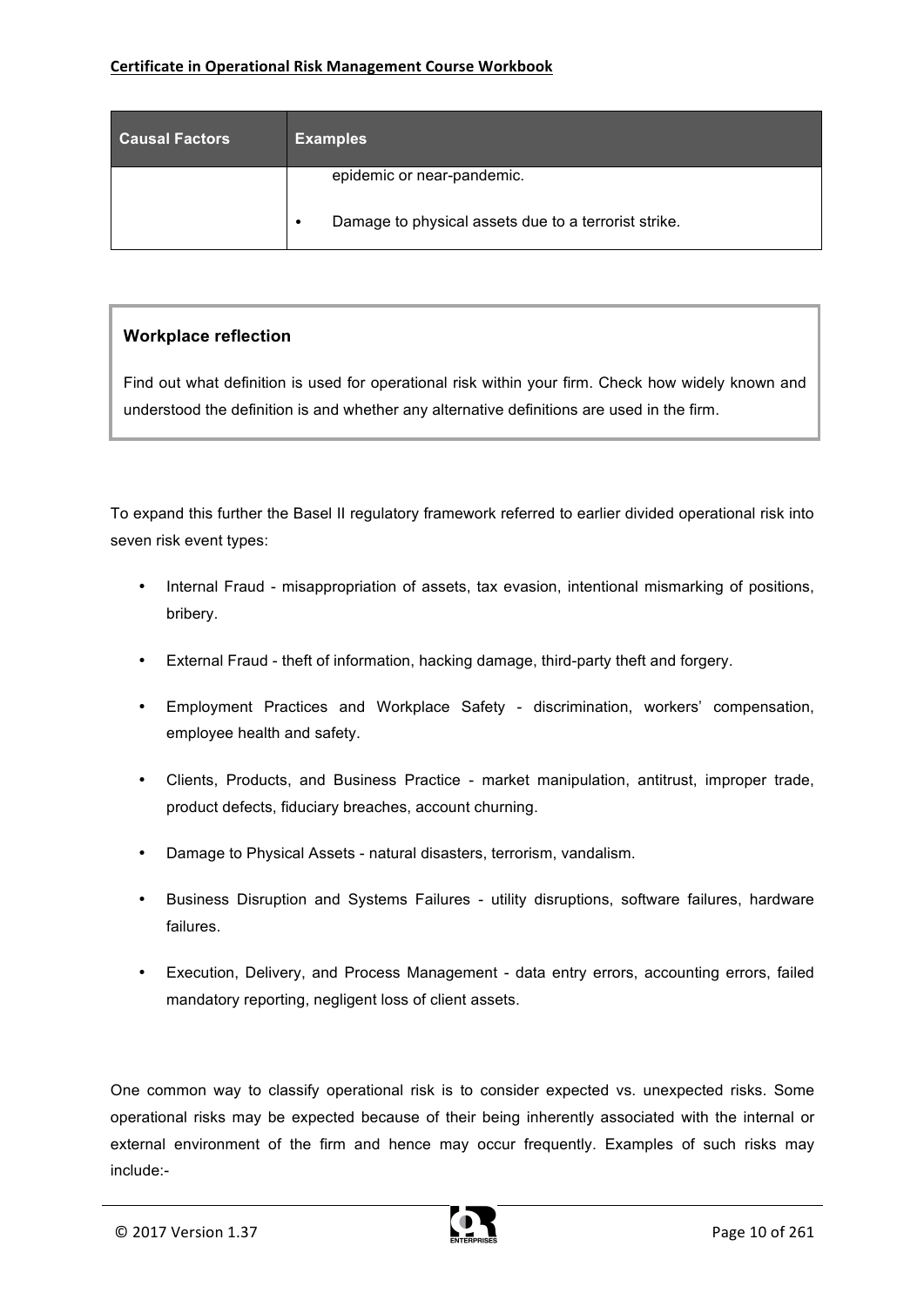#### **Certificate in Operational Risk Management Course Workbook**

- Credit card fraud for a firm offering credit card products.
- Damages due to hurricanes for an asset management firm with offices in a city which experiences a hurricane season every year.
- Disruption to IT systems due to power cuts for an insurance firm with offices in a city where seasonal power cuts are normal.

As these risks are inherent part of the business environment, management of them is integrated within the planning and execution of business activities. Firms may also incorporate the risks within the pricing of their products. If the firm is unable to include the risk within their product pricing, they may raise accounting provisions, include it as part of business budgets or invest in improving the efficiency of business processes.

Some operational risks may be unexpected because they are not an inherent part of the internal or external environment of the firm and hence may occur rarely. Examples of such risks may include:

- Disruption to IT Systems due to the escalation of a cyber war between two or more countries.
- Damage to physical assets due to solar storms.
- Disruptions to business operations due to the rapid spread of a serious epidemic.

As such risks are not an inherent part of the business environment, management of such risks may involve support from specialist departments e.g. Business Continuity Management department to deal with business continuity related risks. Such risks may be managed using capital reserves, insurance or investment in controls.

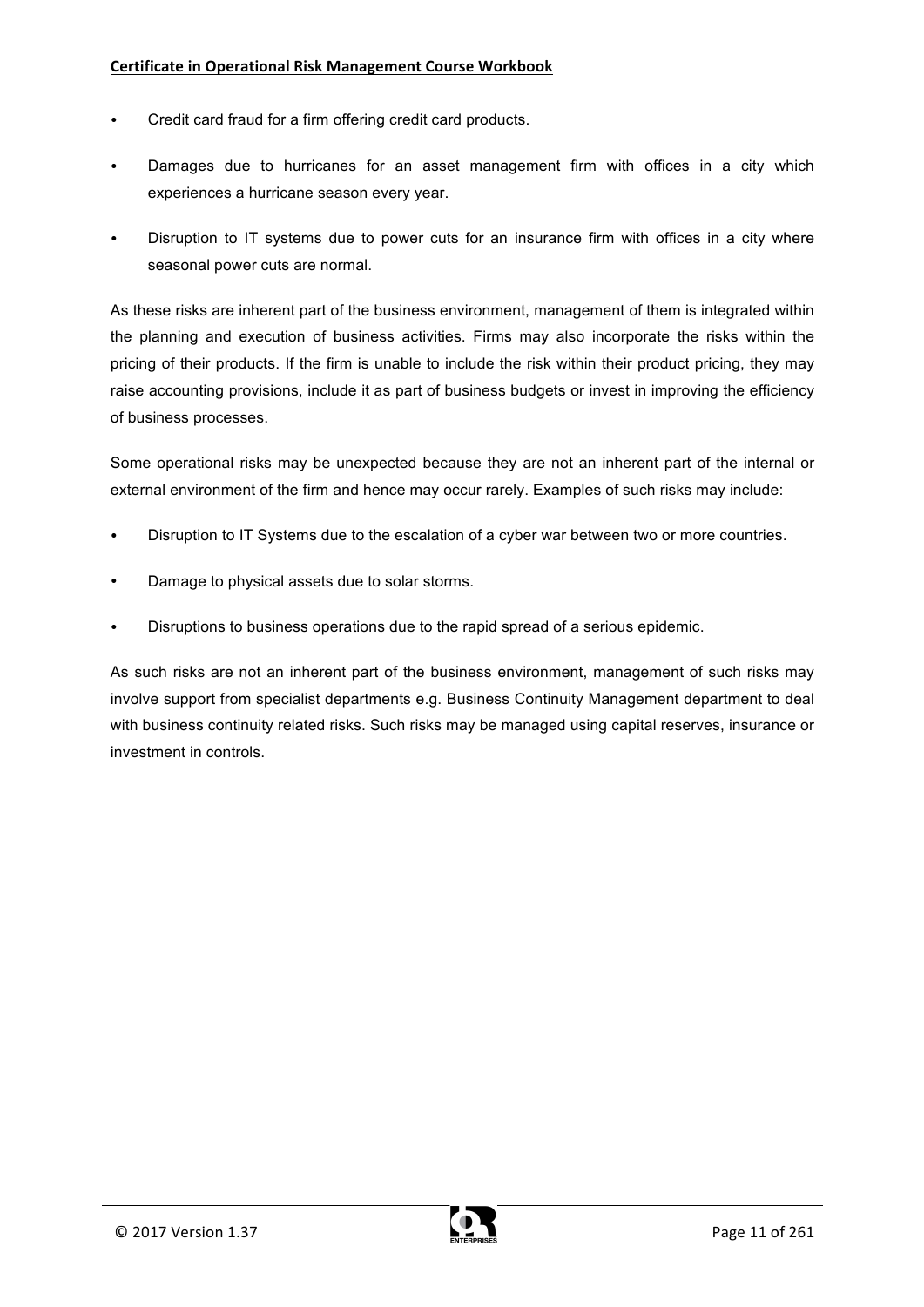# **1.2 Identify the common risk types**

### **1.2.1 Risk types**

There are many ways to categorise the risks faced by financial services firms and the table below highlights one way of such categorisation.

| <b>Risk Type</b> | <b>Description</b>                                                                                                                                                                                                                                                           |
|------------------|------------------------------------------------------------------------------------------------------------------------------------------------------------------------------------------------------------------------------------------------------------------------------|
| Strategic risk   | Uncertainties that may affect or may be created by an organisation's business<br>strategy and strategic objectives. Examples of strategic risk include:                                                                                                                      |
|                  | Products offered by the organisation may not meet customer needs.<br>٠                                                                                                                                                                                                       |
|                  | Over-reliance on a single product for revenue generation.<br>$\bullet$                                                                                                                                                                                                       |
|                  | Failure to anticipate a new competitor entering the market which intends<br>to be very aggressive about acquiring market share.                                                                                                                                              |
| Credit risk      | The risk of loss due to counterparty default. It is restricted to default or<br>situations where the counterparty can but refuses to make payment when due.<br>Examples of credit risk include:                                                                              |
|                  | A business is unable repay a loan because of the failure of a major<br>creditor.                                                                                                                                                                                             |
|                  | A customer defaults on their mortgage payments as a result of<br>redundancy.                                                                                                                                                                                                 |
|                  | Insurance company is unable to claim on a reinsurer because the<br>٠<br>reinsurer is insolvent.                                                                                                                                                                              |
| Market risk      | The risk of loss due to adverse economic changes in market conditions, rates<br>or prices or fluctuations in volatility. Market risk includes price risk, volatility<br>risk, interest rate risk and foreign exchange risk among others. Examples of<br>market risk include: |
|                  | Loss of revenue due to changes in exchange rates between sterling<br>$\bullet$<br>(GBP) and euro (EUR).                                                                                                                                                                      |
|                  | Losses in an investment portfolio due to significant drop in FTSE 100<br>٠<br>index.                                                                                                                                                                                         |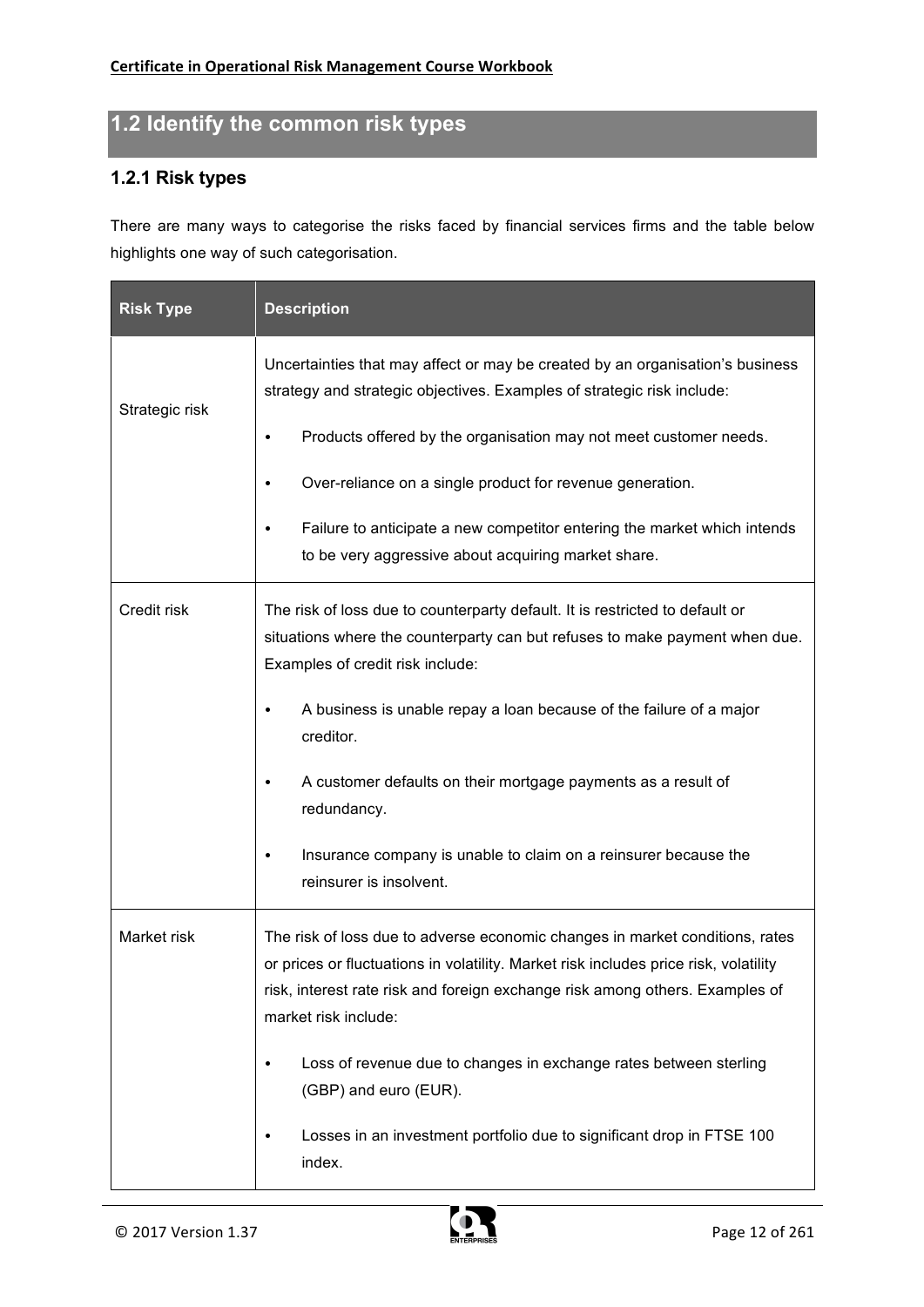#### **Certificate in Operational Risk Management Course Workbook**

| <b>Risk Type</b> | <b>Description</b>                                                                                                                                                                                                                                                                                                                                                                                         |
|------------------|------------------------------------------------------------------------------------------------------------------------------------------------------------------------------------------------------------------------------------------------------------------------------------------------------------------------------------------------------------------------------------------------------------|
|                  | Unexpected increase in debt-related interest payments due to policy<br>changes announced by a central bank.                                                                                                                                                                                                                                                                                                |
| Liquidity risk   | The risk of not having adequate funds available to meet financial commitments<br>as they fall due. This may be caused by local or foreign economic conditions, a<br>reduction in the firm's credit rating, or situations where the firm is interested in<br>trading an asset but cannot do so because nobody in the market wants to<br>trade that asset. Examples of liquidity risk include:               |
|                  | A significant change to the credit rating of an organisation which may<br>$\bullet$<br>result in material withdrawal of funds by customers.                                                                                                                                                                                                                                                                |
|                  | A material change to the credit rating of a country which may result in<br>panic withdrawal of funds from all banks in the country which they cannot<br>meet.                                                                                                                                                                                                                                              |
|                  | Significant level of uncertainty in the market which may dry up demand<br>for financial instruments held by the firm.                                                                                                                                                                                                                                                                                      |
| Insurance risk   | Also known as underwriting risk. Insurance risk is the risk of a claim being<br>made on an insurance policy or underwriting. Examples of classes of<br>insurance risk include: business interruption, cyber crime, directors' and<br>officers' liability, key man, motor (individual or fleet), property, professional<br>indemnity, terrorism, unauthorised trading, as well as life and health policies. |
| Operational risk | The risk of loss, direct or indirect, resulting from inadequate or failed internal<br>processes, people and systems or from external events. Examples of<br>operational risk include:                                                                                                                                                                                                                      |
|                  | Accepting or offering bribe.                                                                                                                                                                                                                                                                                                                                                                               |
|                  | Theft of customer data from IT Systems by hackers.                                                                                                                                                                                                                                                                                                                                                         |
|                  | Intentional mis-selling of products/services to clients.                                                                                                                                                                                                                                                                                                                                                   |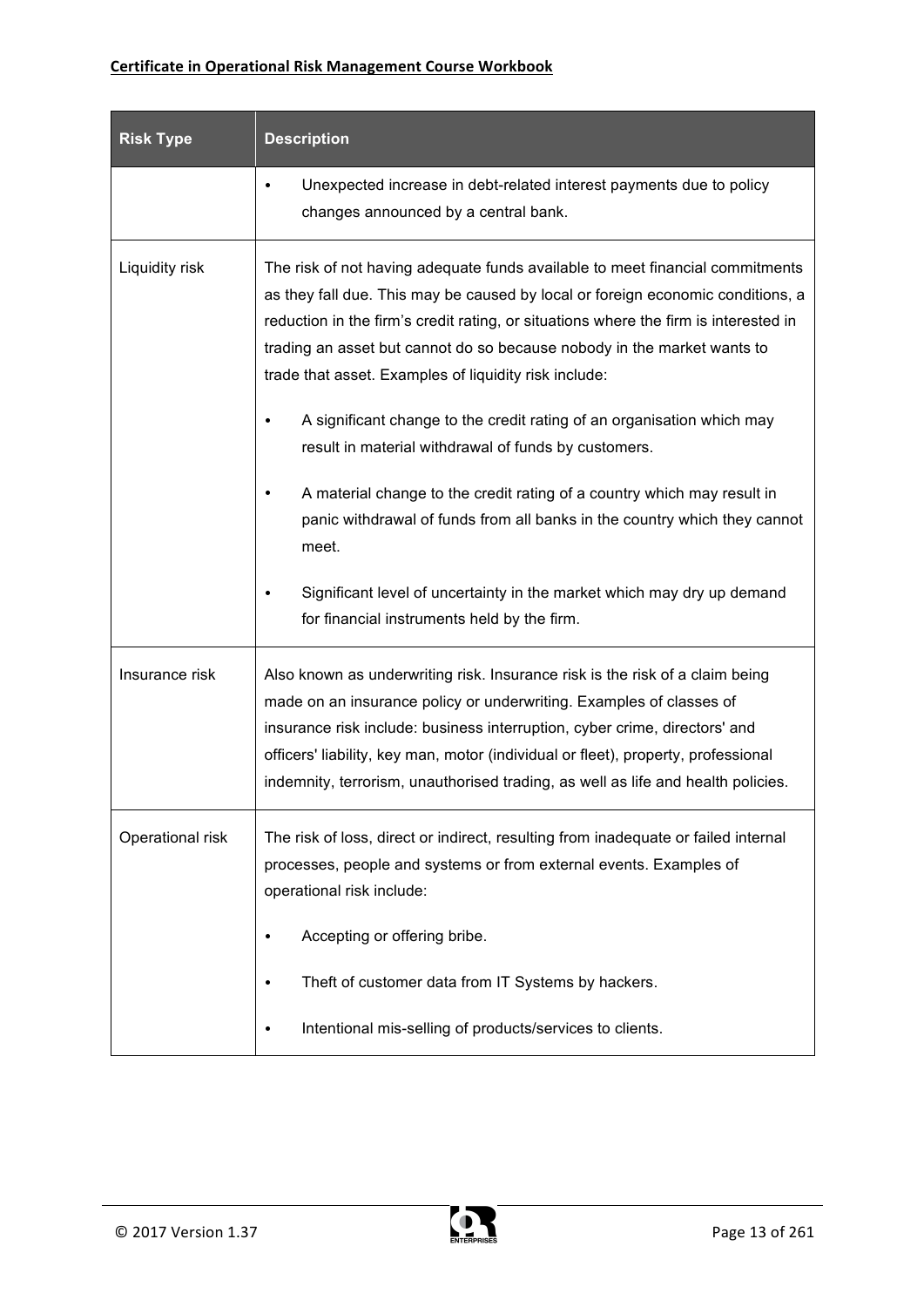# **1.3 Explain the relationship between operational risk and other risk types**

Some firms look to manage their risks in an integrated way, under an umbrella framework sometimes known as Enterprise Risk Management (ERM). This approach is based on the premise that risks are interconnected and need to be managed together in a consistent way, with clear differentiation of the boundaries between them.

The issue of ensuring clear boundaries between different risks is something that operational risk managers face day-to-day. Chapter 4 explores in more detail the need for and benefits of a clear categorisation scheme for risks. Operational risk managers often need to interact with risk managers dealing with other risk types and have to justify why some risks should be considered as part of operational risk management. Even with clearly documented boundary conditions between risk types, from time to time situations arise which are not covered by existing definitions and need resolution with other risk disciplines.

Some examples of these boundaries are:

Credit risk: A credit risk should be considered under operational risk management if the risk may be caused by, for instance, fraud related to lending facilities, procedural failures in the credit process, inadequate collateral, inadequate credit models or inappropriate loan sales practices.

Market risk: A market risk should be considered under operational risk management if the risk is caused by transactional errors, limit breaches, internal or external fraud or inadequate collateral.

Liquidity risk: A liquidity risk should be considered under operational risk management if the risk may be caused due to non-economic factors (for example due to forecasting issues, unsuitable or mismatched investment strategies, model issues or timing issues).

Insurance risk: An insurance risk should be considered under operational risk management if the risk may be caused due to result of failure to follow policy or protocols, errors in actuarial modelling or inadequate documentation.

Strategic risk: A strategic risk should be considered under operational risk management if the risk is caused by errors in strategic business judgement, inappropriate or inadequate corporate governance, incomplete due diligence, inappropriate or incorrect advice, inappropriate management decisions or lack of management oversight.

The examples listed above highlight that the causal factors of other risks can be used to determine whether the risks should also be considered under operational risk management. If the causes of any type of risk relates to people, process, systems or non-economic external factors – then it can also be considered under operational risk management. Another example to understand this is mentioned

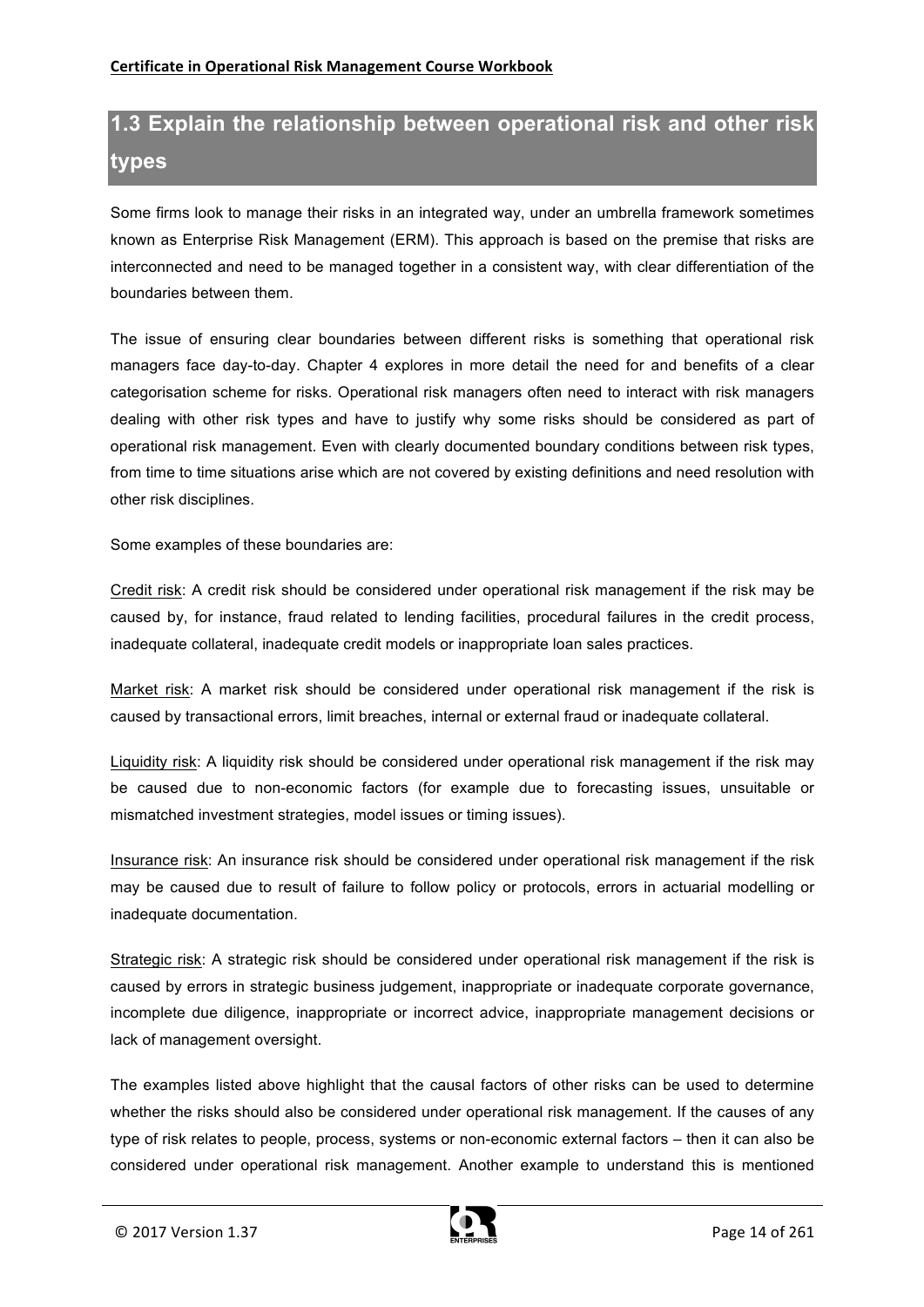below:

Boundary Examples: -

1. A firm has advanced a sum of money to a customer and the customer defaults and fails to repay the loan. What caused the firm to lose the money?

- If the customer's business failed and, as a result, the customer lost everything and was unable to repay the firm, then the answer is simple, it is a pure credit loss.
- If, however, the customer failed to repay the firm because the loan agreement contained a technical deficiency which the customer was able to rely upon in court, the cause is the documentation error, which makes the loss an operational loss.

2. At the start of the trading day, a firm submits an order to purchase 1 million shares of an organisation at £1.20 per share, expecting the share price to increase to £1.26 during the trading day and sell the shares at that price point.

- Due to an error in the trading system, 3 orders of 1 million shares each were submitted. So the firm ended up buying 3 million shares at £1.20 per share.
- At the end of the day, the price declined to  $£1.10$  and as the firm only wanted to hold the position for one trading day, it had to sell the position at this price. So the firm sold 3 million shares at price of £1.10 per share which resulted in a loss of £300,000.
- As the firm only wanted to purchase 1 million shares initially, only 1/3 (£100,000) of the trading loss can be attributed as market risk related loss.
- As 2 million additional shares were purchased due to trading system error, 2/3 (£200,000) of the trading loss should be attributed to operational risk.

Instances like this occur frequently in operational risk management, and need both careful analysis and the right questions being asked to ensure they are correctly categorised and reported.

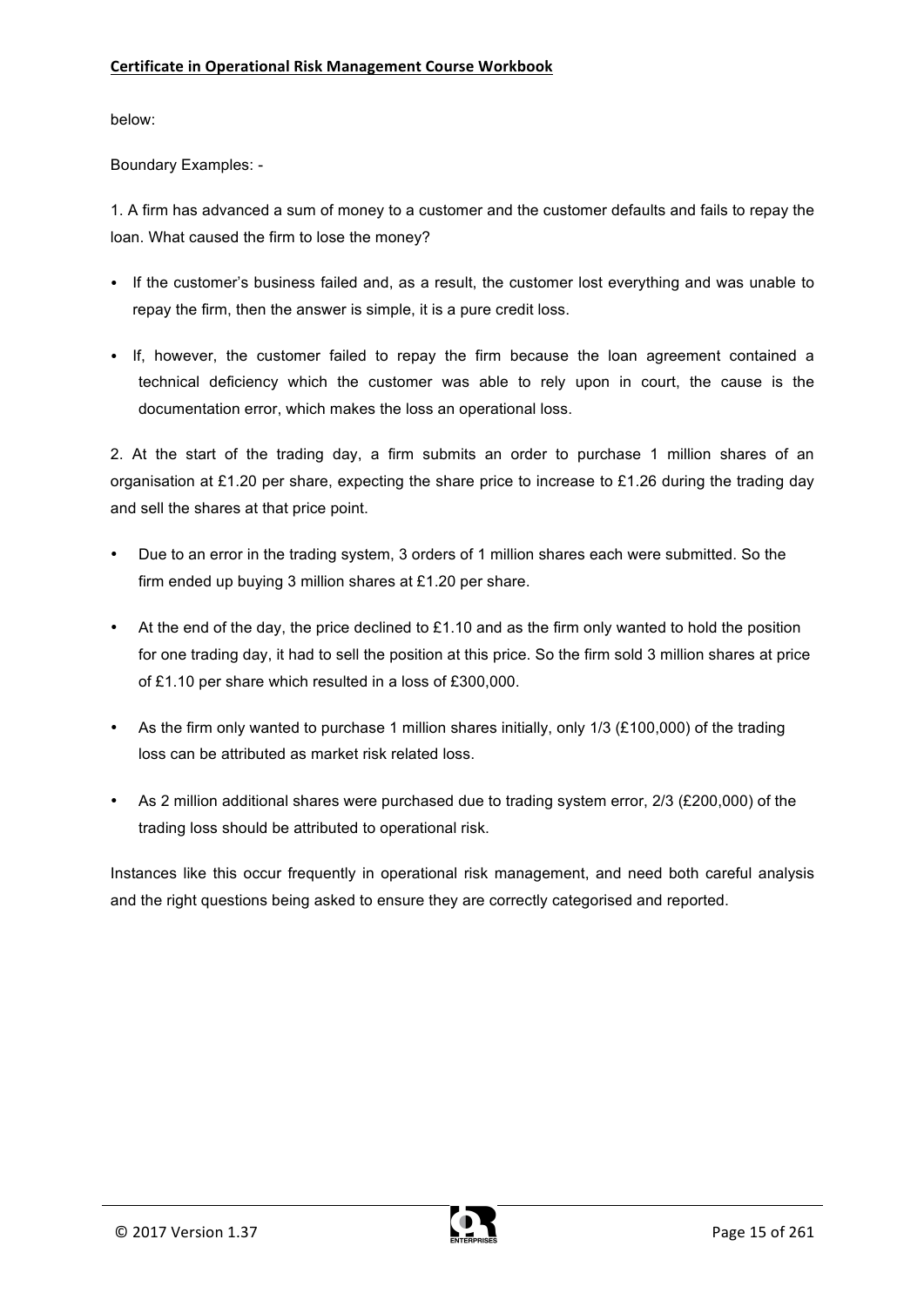# **Appendix 3: Certificate in Operational Risk Management – Exam Questions - Example**

Students are recommended to test their knowledge of the topics covered in this Course Workbook, in preparation for the examination to attain the Certificate, by completing the following questions without referring to the answers on the last page of the Workbook. A total of 30 questions need to be answered correctly in order to achieve a pass mark in the formal examination.

Students may complete the example exam within the Workbook or refer to the APMG website to take the example exam online and gain familiarity with the system prior to the formal exam sitting. Instructions are included in the Student Handbook.

#### **Self-Study Multiple Choice Questions**

- **1. Which of the following causal factors is included in the Basel II definition of operational risk?**
- A. Strategy.
- B. Systems.
- C. Reputation.
- D. Projects.
- **2. Which of the following is a primary risk type?**
- A. Strategic risk.
- B. Reputational risk.
- C. Conduct risk.
- D. Legal risk.
- **3. Which of the following is an example of an operational risk?**
- A. Loss of revenue due to volatility in exchange rates.
- B. Loss of revenue due to disruption to IT systems within bank branches.
- C. Loss of revenue due to lack of demand for products.
- D. Loss of revenue due to lowering of interest rates by the central bank.

#### **4. What does a bow-tie model cover?**

- A. Cause, Event, Impact.
- B. Event, Financial Impact, Non Financial Impact.
- C. Primary Cause, Secondary Cause, Event.
- D. Financial Impact, Reputational Impact, Legal Impact.
- **5. Which of the following pairs is a component of the risk management process?**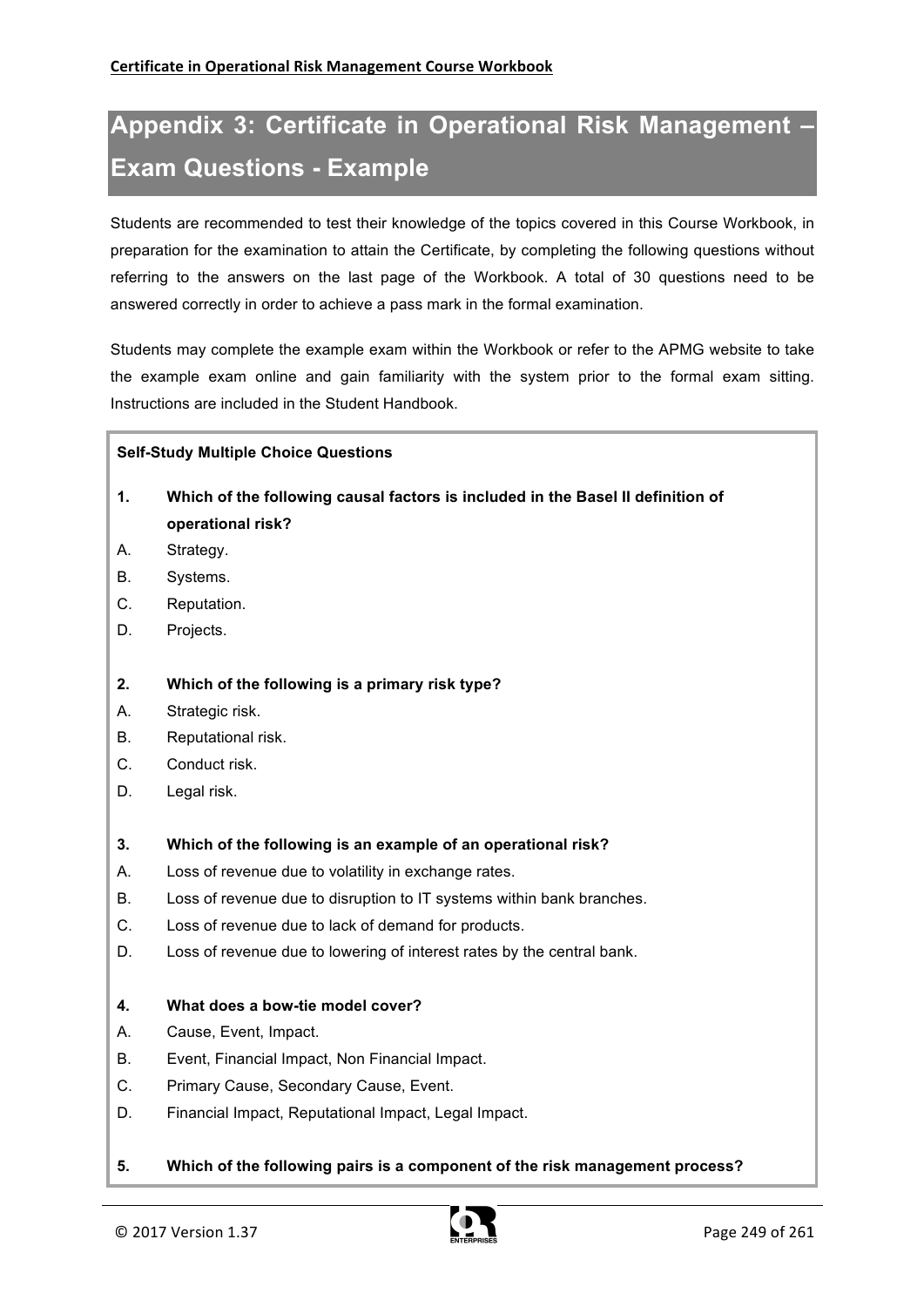#### **Certificate in Operational Risk Management Course Workbook**

- A. Identification and response.
- B. Dispute resolution and impact assessment.
- C. Business planning and change management.
- D. Strategic objectives and business continuity.
- **6. Which of the following would be an indicator of a robust risk culture within a firm?**
- A. Covering risk culture related topics within the operational risk policy.
- B. Developing an e-learning course on the topic of risk culture.
- C. Including risk culture related topics within the annual financial statement report.
- D. Management of risk is an integral part of decision making.
- **7. Which of the following communicates how the management of operational risk can enable the firm to achieve its business objectives?**
- A. Operational risk appetite statement.
- B. Operational risk policy.
- C. Operational risk framework.
- D. Operational risk process.
- **8. What is the prime function of an external audit?**
- A. To ensure that controls are effective.
- B. To provide assurance on financial statements.
- C. To provide assurance on the risk management framework.
- D. To provide assurance on the internal audit function.
- **9. For which of the following is the firm's governing body primarily responsible?**
- A. Establishing a clear strategy and risk objectives for the organisation.
- B. Assessing exposure to each operational risk to ensure it is within risk appetite.
- C. Providing assurance that controls are being implemented.
- D. Developing the operational risk framework.

#### **10. Which of the following are all main categories of external change?**

- A. Legal, political, climate, organisational changes.
- B. Technological, regulatory, economic, media changes.
- C. Environmental, political, regulatory, legal changes.
- D. Political, social , scientific, technological changes.
- **11. Which of the following reflects an expectation from customers as to how a firm manages its operational risk?**
- A. Customers can choose from a wide variety of products or services.
- B. Customers are able to easily compare competitive products or services.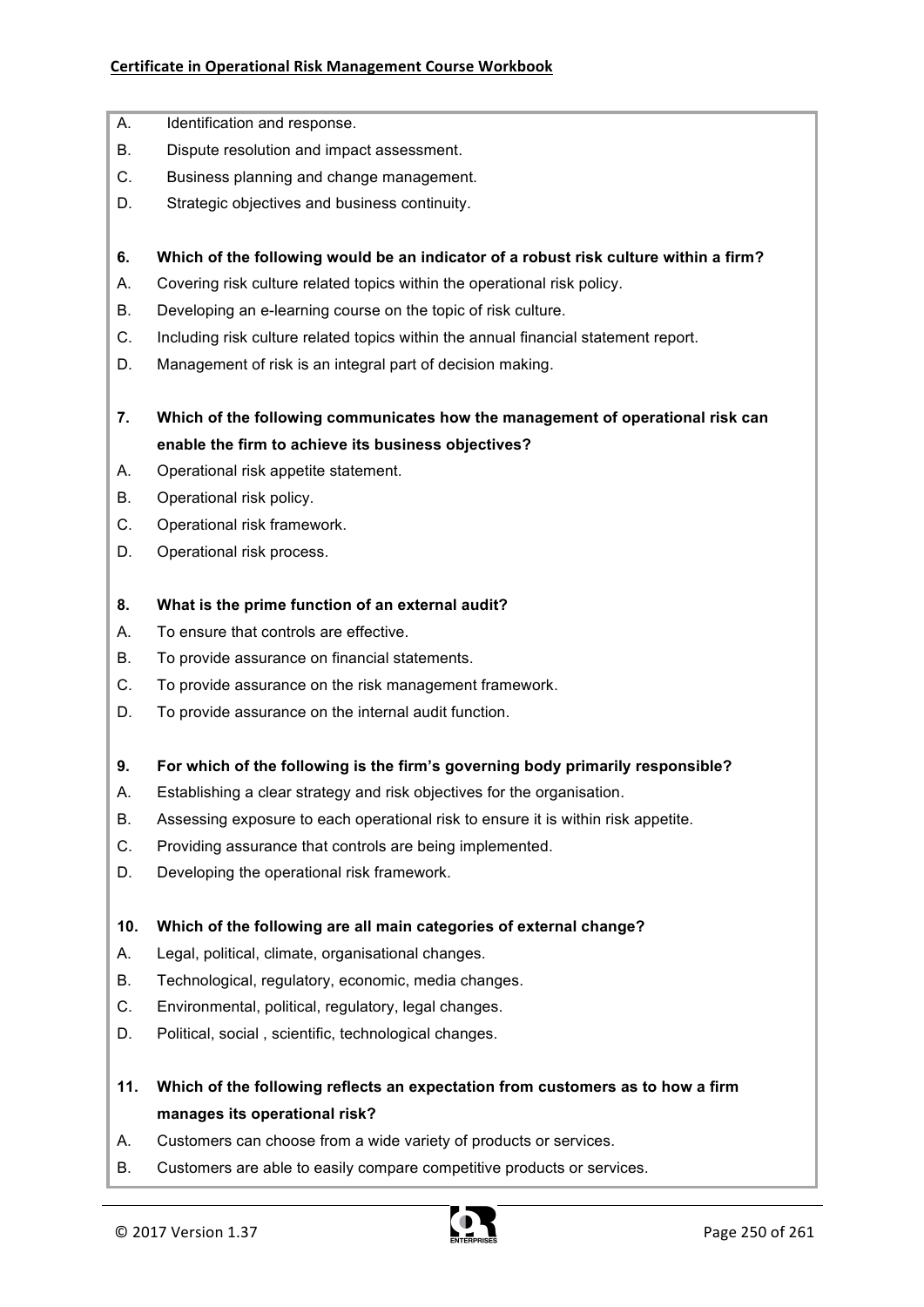- C. Customers are treated fairly and products or services perform as expected.
- D. Customers should be able to purchase products or services on the internet.
- **12. Which of the following is a definition of risk appetite?**
- A. Risk appetite is a fundamental part of risk management because it provides evidence that a risk event has materialised.
- B. Risk appetite is the amount and type of risk that an organisation is willing to pursue or retain in order to achieve its objectives.
- C. Risk appetite is a loss resulting from inadequate or failed internal processes, people and systems or from external events.
- D. Risk appetite is a process of classifying risks in a consistent way which enables the aggregation, analysis and reporting of risks.

#### **13. What are the key elements of a firm's risk appetite framework?**

- A. Risk appetite statements, targets, metrics and policies.
- B. Risk identification, risk assessment, monitoring and reporting.
- C. Risk categorisation, risk events, risk indicators, RCSA and scenarios.
- D. Risk reduction, risk acceptance, risk avoidance and risk transfer.

#### **14. The purpose of a risk appetite statement is to:**

- A. Communicate that the organisation expects no risks to be taken.
- B. Communicate to employees and external stakeholders, in a clear, concise, and understandable way, the organisation's risk appetite.
- C. Communicate to external stakeholders only, in a clear, concise, and understandable way, the organisation's risk appetite.
- D. Communicate to employees only, in a clear, concise, and understandable way, the organisation's risk appetite.
- **15. Which combination of the following methods may be used to express an organisation's appetite for operational risk in a quantitative way?**
	- 1. Thresholds for key control indicators.
	- 2. Probability and impact risk matrices.
	- 3. VaR models of operational risk capital.
	- 4. Limits on reported operational losses.
		- A. 1, 2 and 3
		- B. 1, 2 and 4
		- C. 1, 3, and 4
		- D. 2,3 and 4
- **16. In relation to determining and implementing an operational risk appetite framework the role of the Chief Risk Officer is to:**
- A. Sign off the operational risk appetite statement that is produced as part of the operational risk